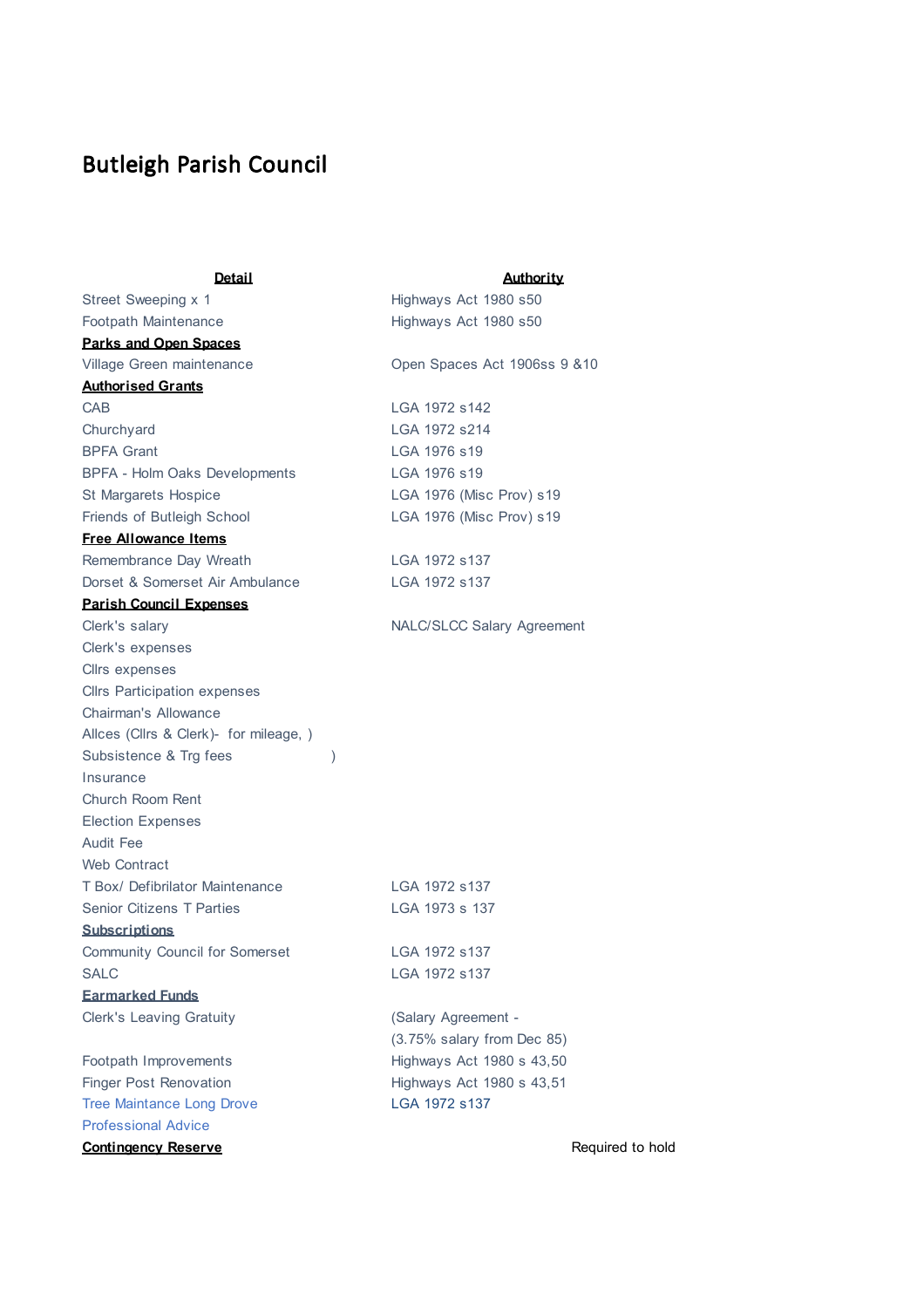#### (Free Allce (LGA 1972 s137) Max £5651.34

719 electors @ £7.86 = £5651.34 )

#### **NOTES**

1. Grants to be paid in full on receipt of the Precept, by Resolution of the PC 2. Contributions are to be paid only on request, when the need has been approximate  $P$ Each payment requires a formal Resolution to be passed, after this has been inc Unless otherwise agreed in advance, PC contributions will normally not e 3. Payments of PC expenses and contractors bills require to be approved b pulished on a PC meeting's Agenda 4. Earmarked Funds are only to be released by formal Resolution of the PC, f

necessity of the intended use.

#### Monies still to be paid 2020/21 Amount

| <b>Street Sweeping</b>         | 360.00   |
|--------------------------------|----------|
| Village Green Maint            | 210.00   |
| Salary                         | 3582.00  |
| <b>Clerks Expenses</b>         | 150.00   |
| Cllrs Ex's                     | 360.00   |
| <b>RBL Wreath</b>              | 100.00   |
| Chairman Allowance             | 200.00   |
| <b>Cllrs and Clerk Mileage</b> | 300.00   |
| Election expenses              | 750.00   |
| T Box                          | 50.00    |
| Defib Maintenance              | 200.00   |
| <b>Speed Indicator Device</b>  | 4000.00  |
| Church Room rent               | 200.00   |
| Web fee                        | 25.00    |
| <b>Audit Fee</b>               | 200.00   |
| <b>Clerks Leaving</b>          | 2250.72  |
| Footpath Maintenance           | 420.00   |
| Trees on Long Drove            | 400.00   |
| Footpaths                      | 500.00   |
| Village Green Tree Maintenance | 470.00   |
| <b>Professional Advice</b>     | 1000.00  |
|                                | 15727.72 |
| <b>Bank Balance</b>            | 18951.25 |
| less Telecom Mast funds        | 1135.51  |
| less predicted spend           | 9249.56  |
| Estimated balance cfwd         | 8566.18  |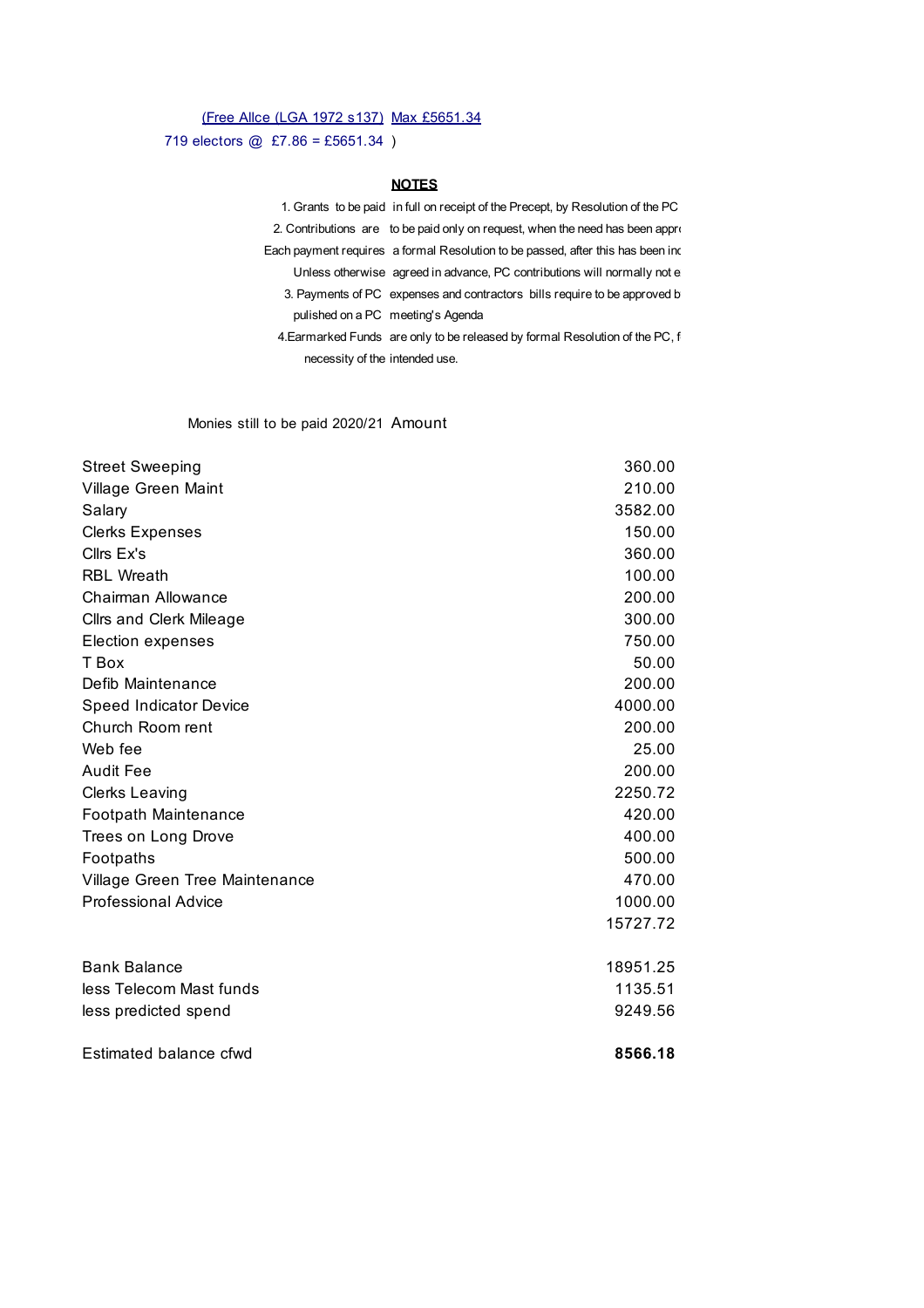# Precept Bid 2021/22

| <b>Remarks</b>                           | <b>Total Amount</b> | <b>Any Change?</b>  | Grant |
|------------------------------------------|---------------------|---------------------|-------|
| November plus spraying footpath          | £480.00             |                     |       |
| June and October                         | £480.00             |                     |       |
|                                          |                     |                     |       |
| 18 cuts - Apr to Dec                     | £540.00             |                     |       |
|                                          |                     |                     |       |
|                                          | £150.00             |                     |       |
| up to max 50% of net cost                | £1,850.00           |                     |       |
|                                          | £2,000.00           |                     |       |
| up to max 50% of net cost                | £900.00             |                     |       |
|                                          | £400.00             |                     |       |
| Donation to project match funded         |                     |                     |       |
|                                          |                     |                     |       |
| Purchase of wreath                       | £100.00             |                     |       |
| Donation                                 | £350.00             |                     |       |
|                                          |                     |                     |       |
|                                          | £3,600.00           |                     |       |
| Stationery, postage etc                  | £200.00             |                     |       |
|                                          | £200.00             |                     |       |
| 8 x £20,00 max allowed -b/fwd            | £160.00             |                     |       |
| Max permitted - b/fwd                    | £200.00             |                     |       |
|                                          | £400.00             |                     |       |
|                                          |                     |                     |       |
|                                          | £850.00             |                     |       |
|                                          | £200.00<br>£300.00  |                     |       |
|                                          |                     | Not eligible to pay |       |
|                                          | £25.00              |                     |       |
| Refurbishment Annual £50 + other £100    | £200.00             |                     |       |
|                                          |                     | carried forward     |       |
|                                          |                     |                     |       |
|                                          |                     |                     |       |
|                                          | £250.00             |                     |       |
|                                          |                     |                     |       |
| Includes C/Fwd                           | £2,635.79           |                     |       |
|                                          |                     |                     |       |
| Improvements to furniture                | £100.00             |                     |       |
| Renovations                              | £2,700.00           |                     |       |
| <b>Long Drove Trees</b>                  | £400.00             |                     |       |
|                                          | £1,000.00           |                     |       |
| 25% of annual expenditure - c/fwd amount | £3,000.00           |                     |       |
|                                          | £23,670.79          |                     |       |
|                                          |                     |                     |       |
| <b>Estimated Balance cf</b>              | £8,566.18           |                     |       |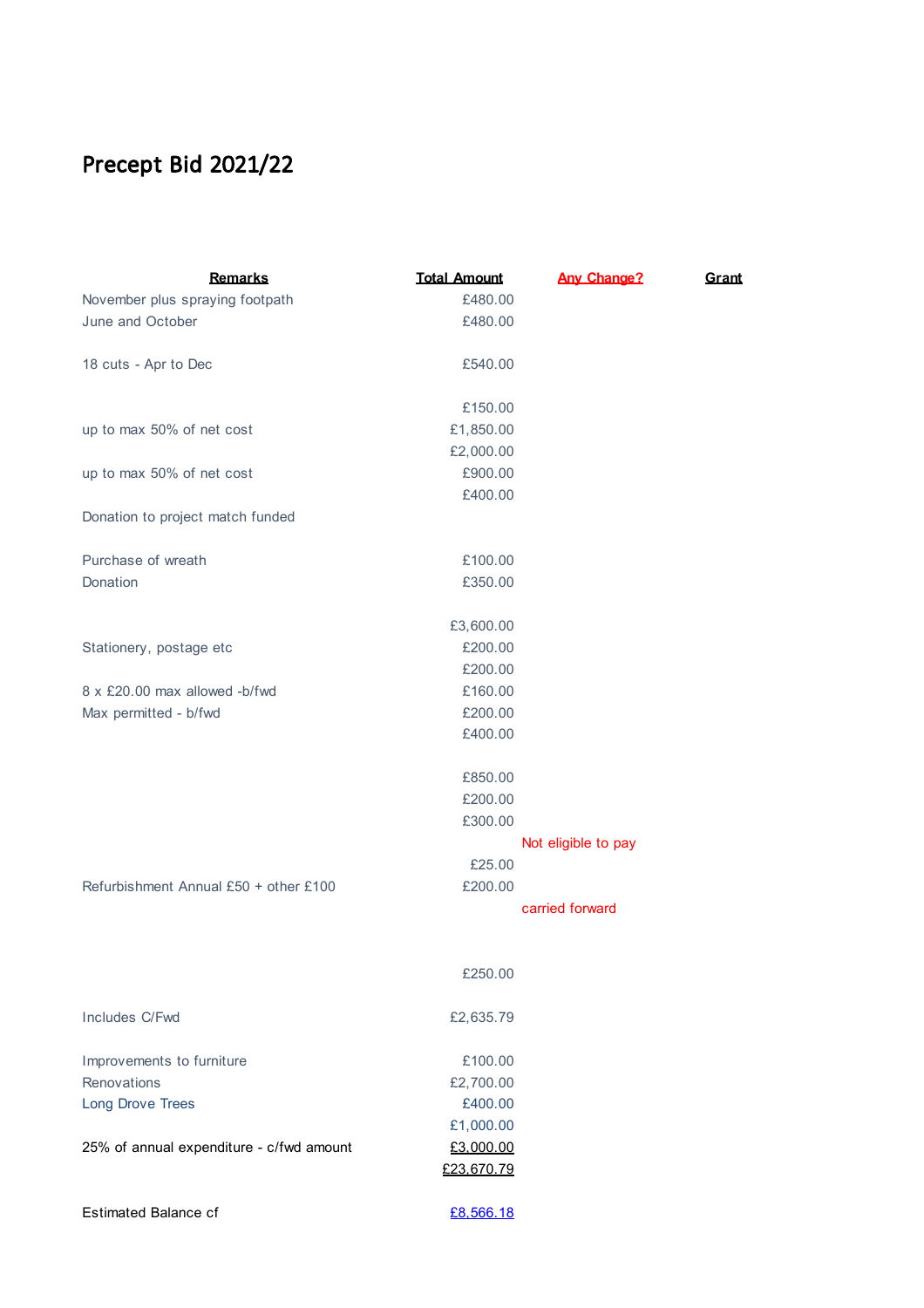**Estimated Precept required** £15,104.61

### **Precept required**  $£15,000.00$  (rounded up

for each grant

bved by the PC and when supporting bills/invoices are submitted. cluded in the published Agenda for a meeting. xceed 50% of total net costs. y Resolution after being

ollowing previous agreement to the

### Likely to be paid? Poss cfwd

| 360.00  |         |
|---------|---------|
| 210.00  |         |
| 3582.00 |         |
| 150.00  |         |
|         | 360.00  |
| 100.00  |         |
|         |         |
|         | 200.00  |
| 100.00  | 200.00  |
|         | 750.00  |
|         | 50.00   |
| 200.00  |         |
| 4000.00 |         |
|         | 200     |
| 25.00   |         |
|         | 200     |
|         | 2250.72 |
|         |         |
| 52.56   | 234.11  |
|         | 400.00  |
|         | 500.00  |
| 470.00  |         |
|         | 1000.00 |
| 9249.56 | 6344.83 |
|         |         |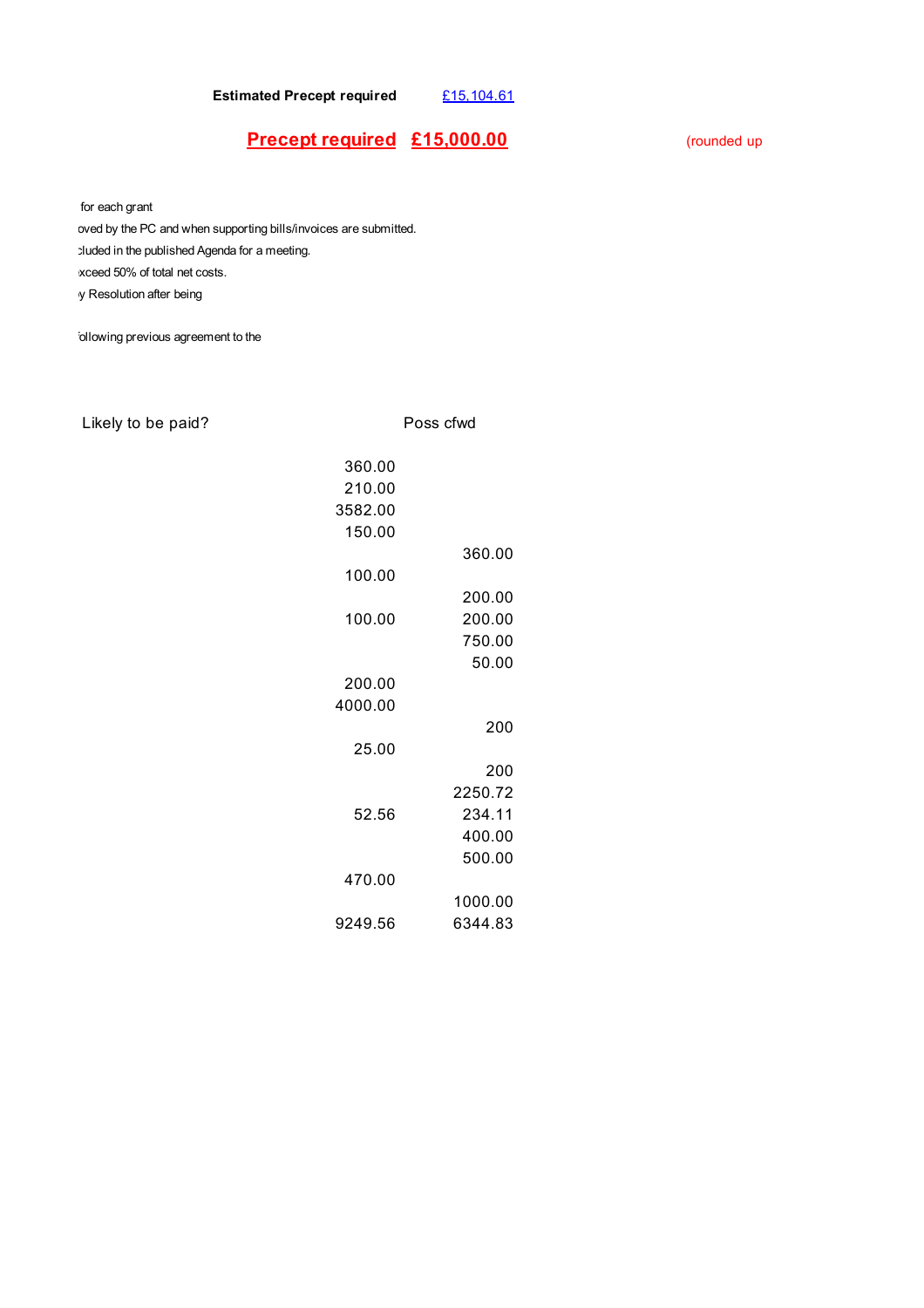ADD ! 130 Heritage